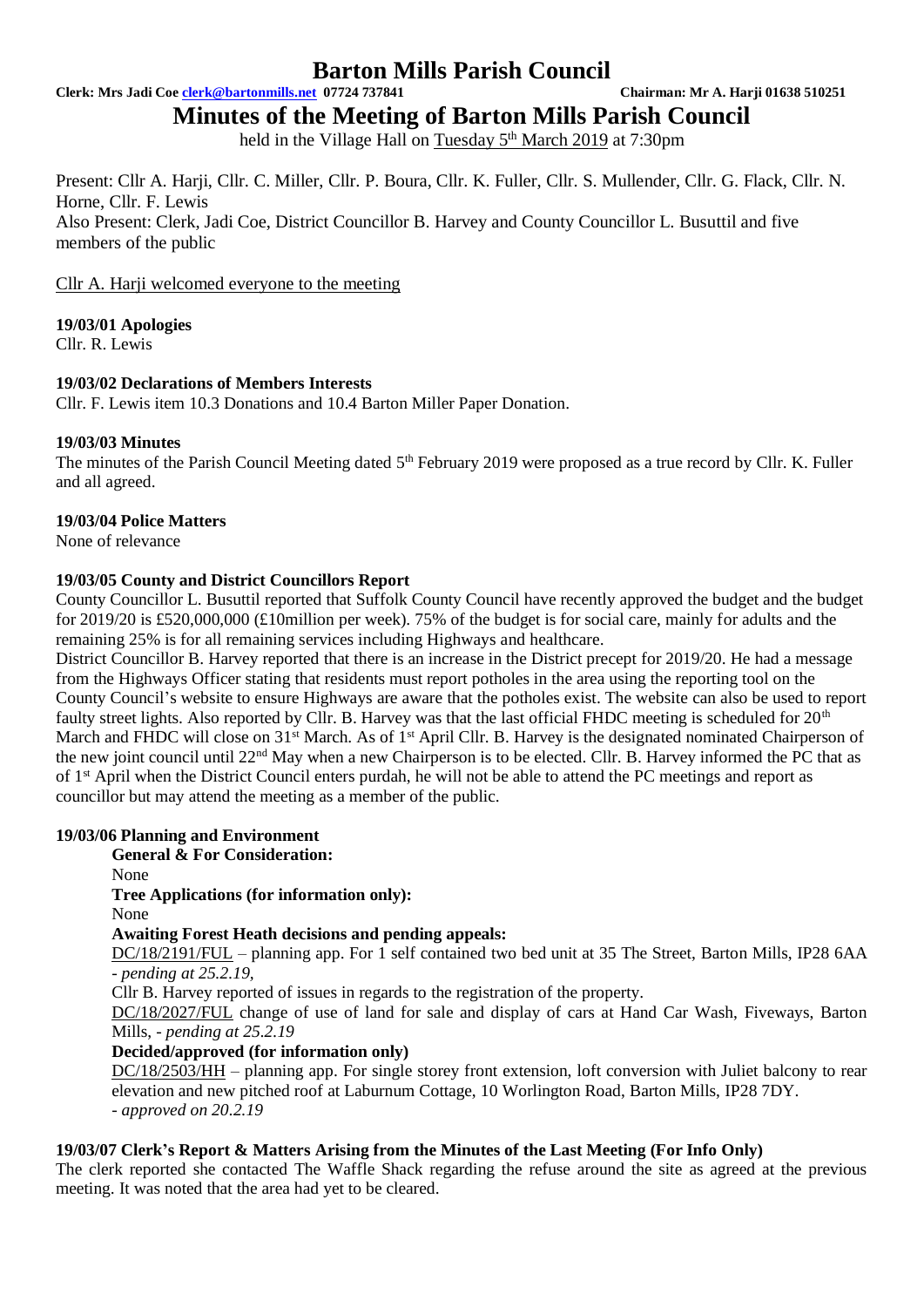**Clerk: Mrs Jadi Coe [clerk@bartonmills.net](mailto:clerk@bartonmills.net) 07724 737841 Chairman: Mr A. Harji 01638 510251**

**19/03/08 Correspondence**

The clerk reported correspondence had been received from the promoter of the Bell Lane Solstice detailing arrangements for the event on 22nd June 2019.

#### **19/03/09 Parish Matters**

19/03/09.01Update on progress of purchase of land from SCC for affordable housing

Cllr. B. Harvey ensured the members of the PC that he and Cllr. L. Busuttil had put forward the PC views to SCC in regards to intentions of SCC for the land owned by them on Church Lane at the recent meeting with SCC. SCC have stated that they will not sell the piece of land required by the PC for affordable homes to Hastoe Homes. However SCC would like to work with the PC to develop the whole field. This would ensure SCC maximised value from the land owned. The reason for this being SCC would not need to provide additional Social Housing as the Affordable Homes by Hastoe would cover the percentage required on the total site. It was noted that even if those at the SCC board meeting agreed to sell the piece required to Hastoe this would be overturned by the Finance Officer at SCC as SCC would not be maximising the value of its assets, especially as SCC is currently in financial difficulty. It was stated that under current planning policies it would be likely that permission to develop the whole field would be declined but this answer would not be determined for at least two years and this would not meet the PC immediate need for affordable housing. Some of the members felt disappointed with Brian Prettyman due to the fact he did agree in principal at a previous meeting that SCC would sell the piece required for affordable homes only, although he did not have the authority to make such decisions and therefore the PC felt much time has been wasted.

It was then agreed by the that the Parish Council would not continue to seek the piece of land owned by SCC on Church Lane for affordable homes at the present time.

It was agreed for the clerk to contact Isobel at Hastoe Homes and ask that all the original sites identified to be looked at again. It was also agreed that the clerk would request from Hastoe price guides for land for the purpose of affordable homes so that members could approach land owners of potential affordable home sites in the parish to ask whether this is something they would consider. (JC)

# 19/03/09.2 Football Grant update

Cllr. B. Harvey stated if the acceptance form were not returned before Friday then funding would be lost. Cllr. S. Mullender reported he had not spoken to the member of the Football Club to discuss the acceptance form. It was agreed the clerk would discuss with the member of the football club again to determine whether they would be willing to accept monies and give to Sporting87 to fund the coaching. (JC)

#### 19/03/09.3 Allotment lease update

The clerk reported she had emailed SCC requesting renewal. The clerk to chase this request. (JC) 19/03/09.4 Maintenance of Assets

Nothing to report on

19/03/09.5 SID Rota

The rota was agreed until the end of April and the clerk to forward updated Rota to all volunteers. (JC) 19/03/09.6 Highways meeting update

The clerk reported Peter Grimm has retired and Steve Merry has taken over the role of Transport Policy Manager. Steve has stated a meeting can be arranged and requested dates and venues that the PC had in mind. It was agreed to ask Steve for a meeting to be preferably held on a Friday evening when the Village Hall was likely to be free and have the meeting as part of the Annual Parish Meeting. The Clerk to contact the Village Hall and Steve to arrange meeting. (JC)

19/03/09.7 Elections update

The clerk stated an appointment was booked for the morning of 29<sup>th</sup> March at Bury St Edmunds. It was agreed all nomination packs should be with the clerk by 9:00am on  $29<sup>th</sup>$  March if individuals wish the clerk to deliver these.

#### 19/03/09.8 Great British Spring Clean

Cllr. P. Boura reported this is due to take place on 23rd March, however if the weather is poor then it would take place on 30th March. Equipment can be collected from outside the Village Hall between 9:30am and 10:00am. The event is kindly being organised by a resident of the village.

19/03/09.9 Update on visibility from drive opposite the VH

Cllr. S. Mullender reported that the resident who had requested a mirror on the Peace Garden has decided not to install a mirror.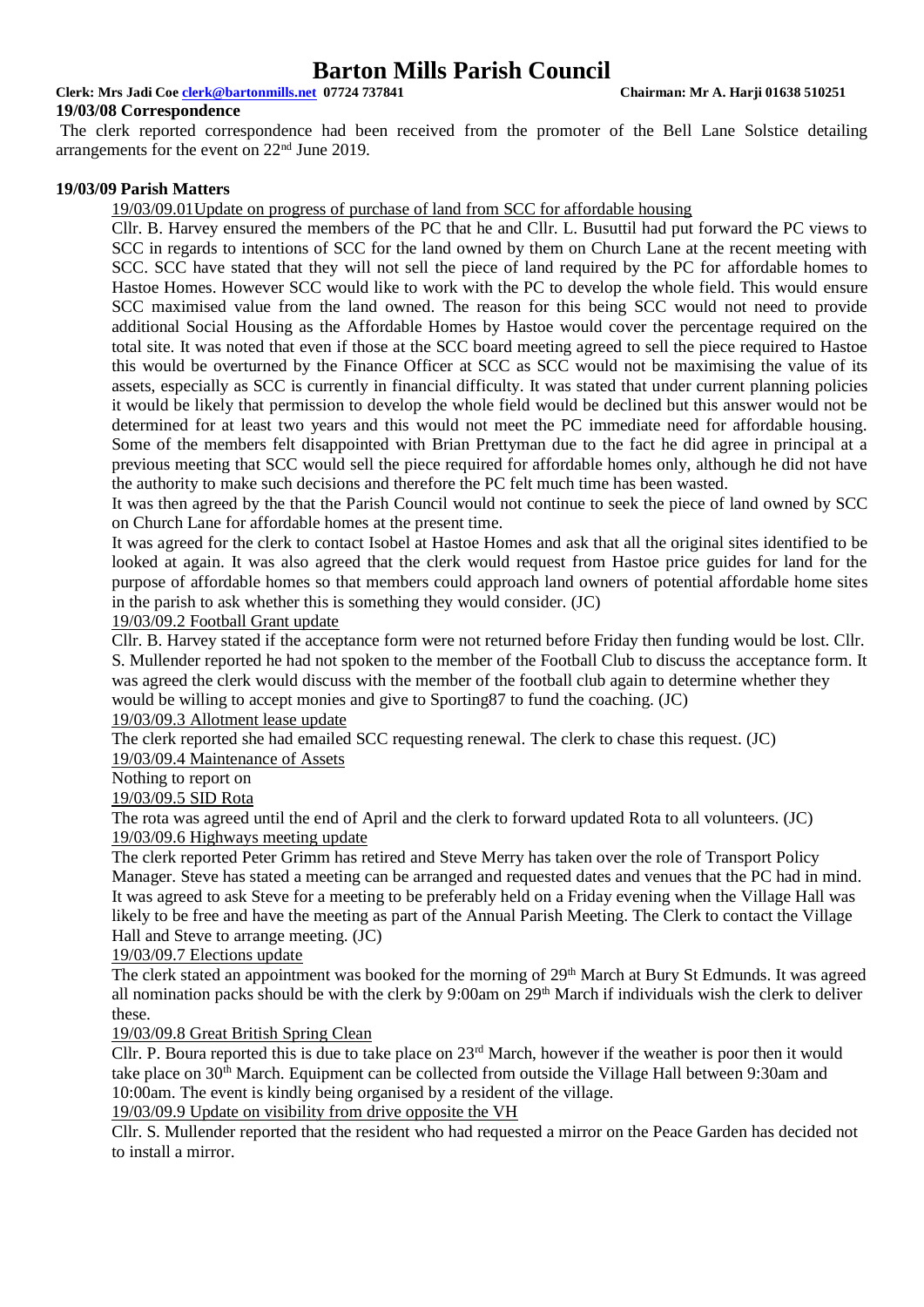**Clerk: Mrs Jadi Coe [clerk@bartonmills.net](mailto:clerk@bartonmills.net) 07724 737841 Chairman: Mr A. Harji 01638 510251**

#### 19/03/09.10 Street light request Old Mill Lane

Cllr. A. Harji reported that the resident who had requested installation of a street light which had been declined by the PC at the previous meeting was not happy on this decision. It was agreed to suggest to the resident to install a dusk to dawn light on the property. (AH)

It was also reported by members of the PC that vehicles are using Old Mill Lane as a quicker route to access the A11. Vehicles can gain access to the petrol station via Old Mill Lane, and this is being seen regularly especially on Friday evening when traffic on the A11 increases. It was agreed that the clerk should report this to SCC Highways and Highways England. (JC)

19/03/09.11 Ideas for the Annual Parish Meeting

It was agreed if Steve from Highways could not attend the Annual Parish Meeting then the item to be brought forward to the next meeting.

19/03/09.12 Receive quotes and funding options for Spring football pitch works

The clerk reported that as agreed at the previous meeting she would seek further quotes to compare with quote received from INL. Additional quotes were requested from five local businesses but only one responded and she was waiting for a quote. The clerk also reported she had contacted Suffolk Sport and Suffolk CF in regards to funding but none were available. However Funding4Sport group had suggested Big Lottery Fund, Local Councils, Suffolk FA (Football Foundation Funding) or Sports England Community Asset Fund. It was agreed that the clerk should attempt to obtain further quotes and look further into the funding options available. (JC)

### **19/03/10Finance & Policies**

19/03/10.1 Parish Council Bank Balances and Reconciliation from list of Payments and Receipts.

The clerk reported £10,000.91 was held in the deposit account and £10,642.87 in the current Account. The reconciliations and statements were signed by Cllr. P. Boura. Cllr. P. Boura stated that although the monthly budget to actual expenditure showed overspending on some items in the current year this was not the case. This is due to reserves allocated to particular expenses in prior years not being shown on the spreadsheet. The clerk agreed to try to show this differently on future reports. (JC)

19/03/10.2 Cheques for signing and approval and to authorise payment of outstanding invoices.

The following payments were proposed by Cllr. F. Lewis and all agreed:

|        |              |              | 395.56 | 10.25         | 405.81 |          |
|--------|--------------|--------------|--------|---------------|--------|----------|
| 01-Mar | K&M          | Mar Maint    |        | 6.66<br>1.33  | 7.99   | Chg 1624 |
| 01-Feb | K & M        | Feb Maint    |        | 6.66<br>1.33  | 7.99   | Chg 1623 |
| 14-Feb | S Limmer     | Gardening    |        | 25.00<br>0.00 | 25.00  | Chg 1622 |
| 28-Feb | Pamela Boura | Expenses     |        | 18.95<br>0.00 | 18.95  | Chg 1621 |
| 28-Feb | J Coe        | Expenses     | 69.89  | 7.59          | 77.48  | Chg 1620 |
| 28-Feb | J Coe        | Clerk salary | 268.40 | 0.00          | 268.40 | Chg 1619 |
| Date   | Payee        | Details      | Net    | <u>VAT</u>    | Gross  |          |
|        | ັ້           |              |        |               |        |          |

It was also agreed that the clerk would pay for Domain Hosting totalling £77.88 and claim back via expenses as cheque was not an accepted payment method.

Cheques were signed by Cllr. P. Boura and Cllr. A. Harji.

19/03/10.3 Agree donations to be made

The following donations were suggested:

| Good Neighbourhood Scheme         | £150   |
|-----------------------------------|--------|
| Rainbow Club                      | £150   |
| Citizens Advice Bureau            | £150   |
| Suffolk Accident & Rescue Service | £150   |
| <b>Headway Suffolk</b>            | £150   |
| Air Ambulance                     | £250   |
|                                   | £1,000 |

These were proposed by Cllr. K. Fuller and all agreed.

The clerk to arrange with Cllr. A. Harji and Cllr. P. Boura signing of the cheques before  $31<sup>st</sup>$  March 2019. (JC/AH/PB)

19/03.10.4 Agree paper donation in return for clerk page within the Barton Miller